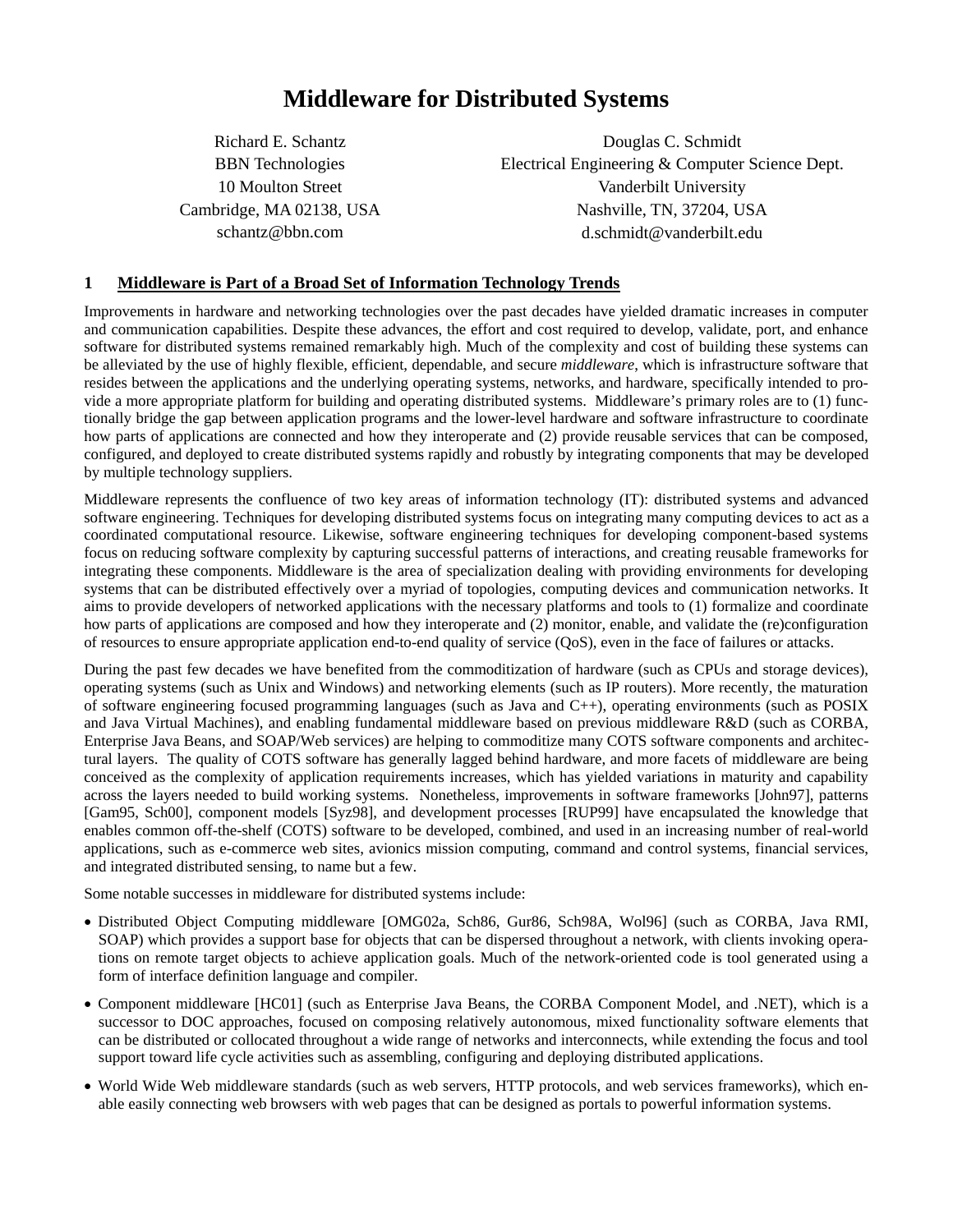• Grid computing [FK99] (such as Globus), which enables scientists and high performance computing researchers to collaborate on grand challenge problems, such as global climate change modeling.

Within these middleware frameworks, a wide variety of services are made available off-the-shelf to simplify application development. Aggregations of simple, middleware-mediated interactions form the basis of large-scale distributed systems.

## **2 Middleware Addresses Key Challenges of Developing Distributed Systems**

Middleware is an important class of technology that is helping to decrease the cycle-time, level of effort, and complexity associated with developing high-quality, flexible, and interoperable distributed systems. Increasingly, these types of systems are developed using reusable software (middleware) component services, rather than being implemented entirely from scratch for each use. When implemented properly, middleware can help to:

- Shield developers of distributed systems from low-level, tedious, and error-prone platform details, such as socket-level network programming.
- Amortize software lifecycle costs by leveraging previous development expertise and capturing implementations of key patterns in reusable frameworks, rather than rebuilding them manually for each use.
- Provide a consistent set of higher-level network-oriented abstractions that are much closer to application and system requirements to simplify the development of distributed systems.
- Provide a wide array of developer-oriented services, such as logging and security that have proven necessary to operate effectively in a networked environment.

Middleware was invented in an attempt to help simplify the software development of distributed computing systems, and bring those capabilities within the reach of many more developers than the few experts at the time who could master the complexities of these environments [Sch86]. Complex system integration requirements were not being met from either the *application perspective*, where it was too hard and not reusable, or the *network or host operating system perspectives*, which were necessarily concerned with providing the communication and endsystem resource management layers, respectively.

Over the past decade, middleware has emerged as a set of software service layers that help to solve the problems specifically associated with heterogeneity and interoperability. It has also contributed considerably to better environments for building distributed systems and managing their decentralized resources securely and dependably. Consequently, one of the major trends driving industry involves moving toward a multi-layered architecture (applications, middleware, network and operating system infrastructure) that is oriented around application composition from reusable components, and away from the more traditional architecture, where applications were developed directly atop the network and operating system abstractions. This middleware-centric, multi-layered architecture descends directly from the adoption of a network-centric viewpoint brought about by the emergence of the Internet and the componentization and commoditization of hardware and software.

Successes with early, primitive middleware, such as message passing and remote procedure calls, led to more ambitious efforts and expansion of the scope of these middleware-oriented activities, so we now see a number of distinct layers taking shape within the middleware itself, as discussed in the following section.

### **3 Middleware has a Layered Structure, just like Networking Protocols**

Just as networking protocol stacks are decomposed into multiple layers, such as the physical, data-link, network, transport, so too are middleware abstractions being decomposed into multiple layers, such as those shown in Figure 1.

Below, we describe each of these middleware layers and outline some of the technologies in each layer that have matured and found widespread use in COTS platforms and products in recent years.

*Host infrastructure middleware* leverages common patterns [Sch00] and best practices to encapsulate and enhance native OS communication and concurrency mechanisms to create reusable network programming components, such as reactors, acceptor-connectors, monitor objects, active objects, and component configurators [Sch02, Sch03]. These components abstract away the peculiarities of individual operating systems, and help eliminate many tedious, error-prone, and non-portable aspects of developing and maintaining networked applications via low-level OS programming APIs, such as Sockets or POSIX pthreads. Widely used examples of host infrastructure middleware include:

• The Sun Java Virtual Machine (JVM) [JVM97], which provides a platform-independent way of executing code by abstracting the differences between operating systems and CPU architectures. A JVM is responsible for interpreting Java bytecode, and for translating the bytecode into an action or operating system call. It is the JVM's responsibility to encapsulate platform details within the portable bytecode interface, so that applications are shielded from disparate operating systems and CPU architectures on which Java software runs.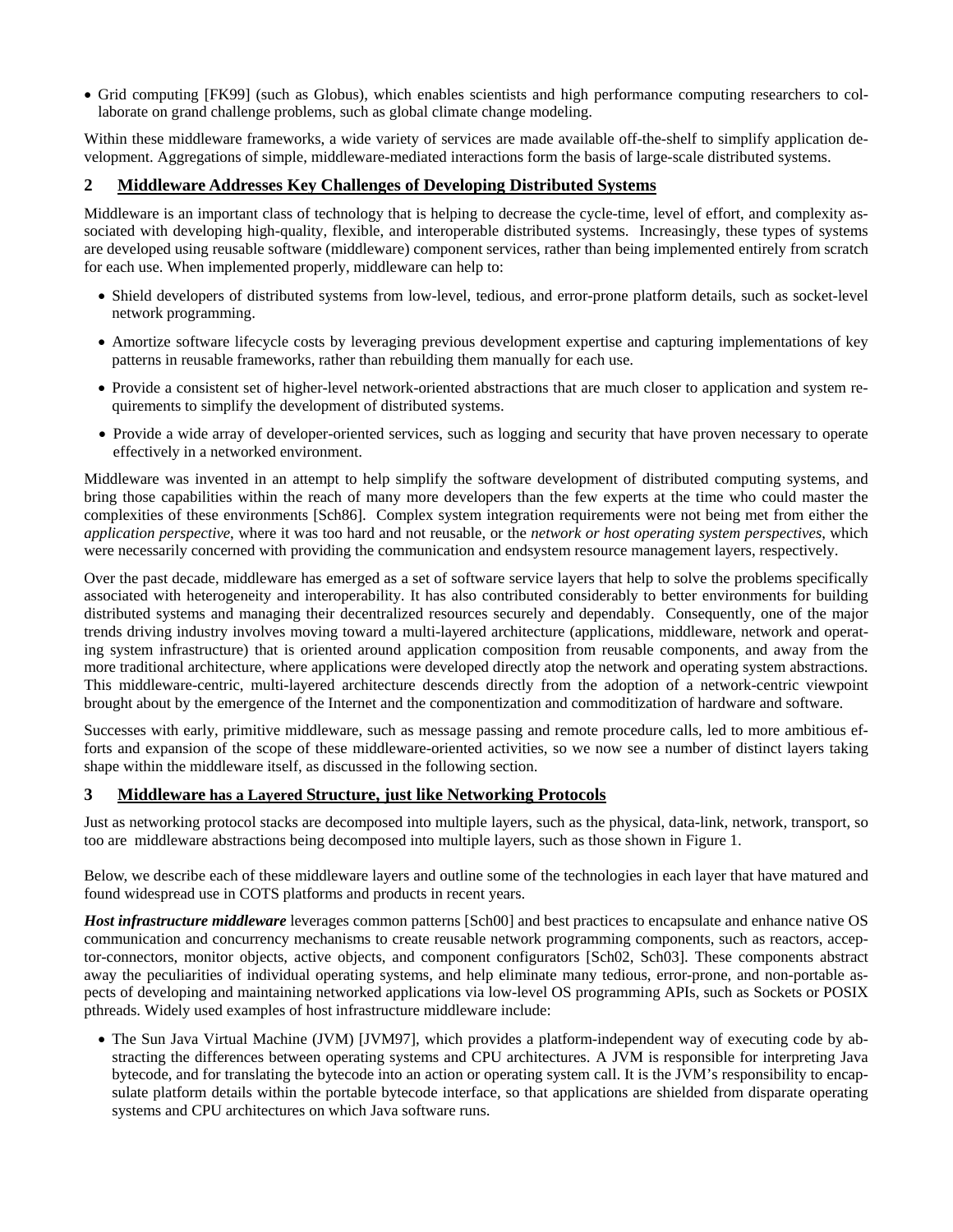

**Figure 1. Layers of Middleware and Surrounding Context**

- .NET [NET01] is Microsoft's platform for XML Web services, which are designed to connect information, devices, and people in a common, yet customizable way. The common language runtime (CLR) is the host infrastructure middleware foundation for Microsoft's .NET services. The CLR is similar to Sun's JVM, *i.e.,* it provides an execution environment that manages running code and simplifies software development via automatic memory management mechanisms, crosslanguage integration, interoperability with existing code and systems, simplified deployment, and a security system.
- The Adaptive Communication Environment (ACE) [Sch02, Sch03] is a highly portable toolkit written in C++ that encapsulates native operating system (OS) network programming capabilities, such as connection establishment, event demultiplexing, interprocess communication, (de)marshaling, concurrency, and synchronization. The primary difference between ACE, JVMs, and the .NET CLR is that ACE is always a compiled interface, rather than an interpreted bytecode interface, which removes another level of indirection and helps to optimize runtime performance.

*Distribution middleware* defines higher-level distributed programming models whose reusable APIs and components automate and extend the native OS network programming capabilities encapsulated by host infrastructure middleware. Distribution middleware enables clients to program distributed systems much like stand-alone applications, *i.e.*, by invoking operations on target objects without hard-coding dependencies on their location, programming language, OS platform, communication protocols and interconnects, and hardware. At the heart of distribution middleware are request brokers, such as:

- The OMG's Common Object Request Broker Architecture (CORBA) [OMG02a] and the CORBA Component Model (CCM) [OMG02b], which are open standards for distribution middleware that allows objects and components, respectively, to interoperate across networks regardless of the language in which they were written or the platform on which they are deployed. The OMG Real-time CORBA (RT-CORBA) specification [OMG02d] extends CORBA with features that allow real-time applications to reserve and manage CPU, memory, and networking resources.
- Sun's Java Remote Method Invocation (RMI) [Wol96], which is distribution middleware that enables developers to create distributed Java-to-Java applications, in which the methods of remote Java objects can be invoked from other JVMs, possibly on different hosts. RMI supports more sophisticated object interactions by using object serialization to marshal and unmarshal parameters, as well as whole objects. This flexibility is made possible by Java's virtual machine architecture and is greatly simplified by using a single language.
- Microsoft's Distributed Component Object Model (DCOM) [Box97], which is distribution middleware that enables software components to communicate over a network via remote component instantiation and method invocations. Unlike CORBA and Java RMI, which run on many operating systems, DCOM is implemented primarily on Windows.
- SOAP [SOAP01], which is an emerging distribution middleware technology based on a lightweight and simple XMLbased protocol that allows applications to exchange structured and typed information on the Web. SOAP is designed to enable automated Web services based on a shared and open Web infrastructure. SOAP applications can be written in a wide range of programming languages, used in combination with a variety of Internet protocols and formats (such as HTTP, SMTP, and MIME), and can support a wide range of applications from messaging systems to RPC.

*Common middleware services* augment distribution middleware by defining higher-level domain-independent services that allow application developers to concentrate on programming business logic, without the need to write the "plumbing" code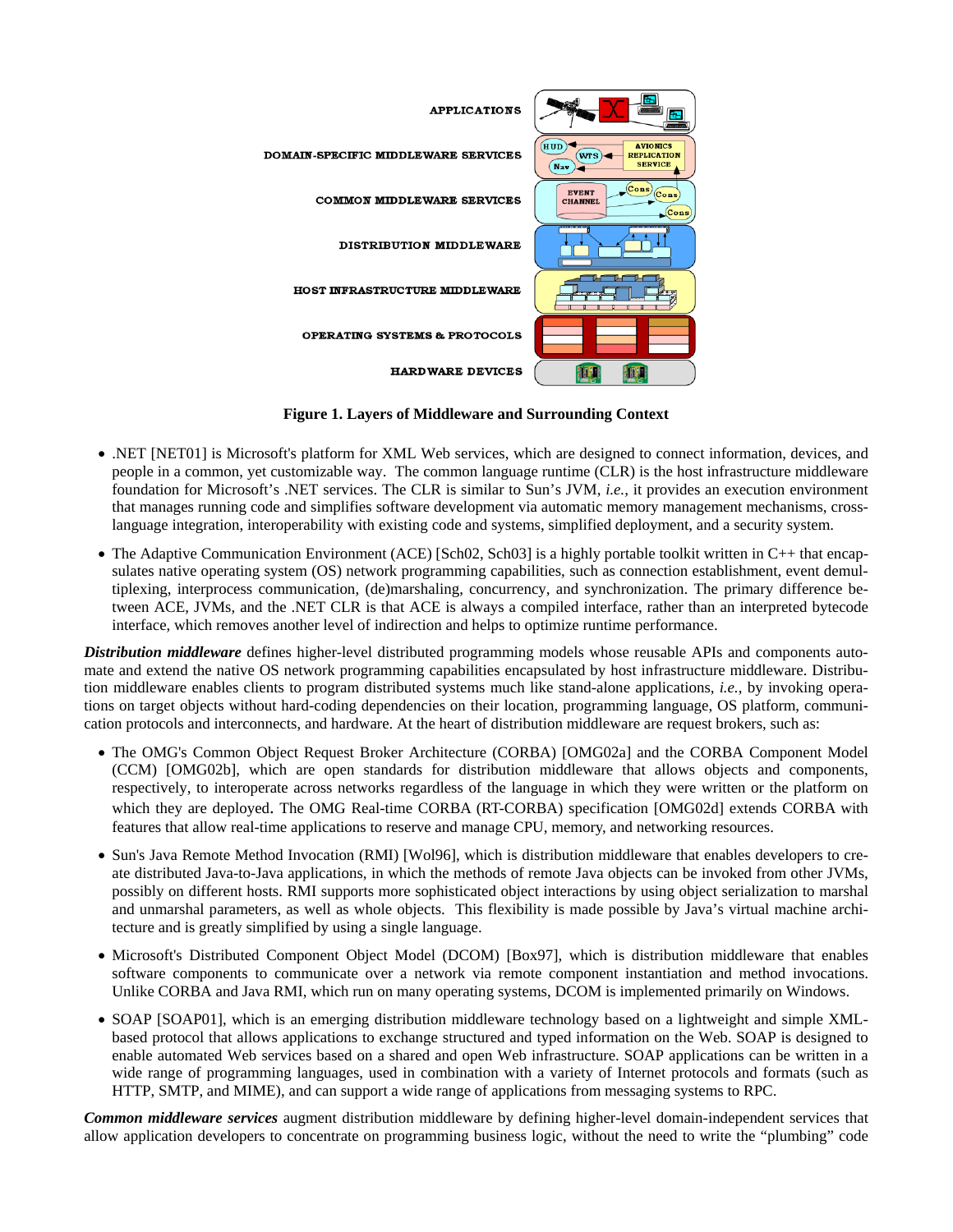required to develop distributed systems by using lower-level middleware directly. For example, application developers no longer need to write code that handles naming, transactional behavior, security, database connection, because common middleware service providers bundle these tasks into reusable components. Whereas distribution middleware focuses largely on connecting the parts in support of an object-oriented distributed programming model, common middleware services focus on allocating, scheduling, coordinating and managing various resources end-to-end throughout a distributed system using a component programming and scripting model. Developers can reuse these component services to manage global resources and perform common distribution tasks that would otherwise be implemented in an *ad hoc* manner within each application. The form and content of these services will continue to evolve as the requirements on the applications being constructed expand. Examples of common middleware services include:

- The OMG's CORBA Common Object Services (CORBAservices) [OMG98b], which provide domain-independent interfaces and capabilities that can be used by many distributed systems. The OMG CORBAservices specifications define a wide variety of these services, including event notification, logging, multimedia streaming, persistence, security, global time, real-time scheduling, fault tolerance, concurrency control, and transactions.
- Sun's Enterprise Java Beans (EJB) technology [Tho98], which allows developers to create n-tier distributed systems by linking a number of pre-built software services—called "beans"—without having to write much code from scratch.<br>Since EJB is built on top of Java technology, EJB service components can only be implemented using the Java lan The CORBA Component Model (CCM) [OMG02b] defines a superset of EJB capabilities that can be implemented using all the programming languages supported by CORBA.
- Microsoft's .NET Web services [NET01], which complements the lower-level middleware .NET capabilities and allows developers to package application logic into components that are accessed using standard higher-level Internet protocols above the transport layer, such as HTTP. The .NET Web services combine aspects of component-based development and Web technologies. Like components, .NET Web services provide black-box functionality that can be described and reused without concern for how a service is implemented. Unlike traditional component technologies, however, .NET Web services are not accessed using the object model–specific protocols defined by DCOM, Java RMI, or CORBA. Instead, XML Web services are accessed using Web protocols and data formats, such as HTTP and XML, respectively.

*Domain-specific middleware services* are tailored to the requirements of particular domains, such as telecom, e-commerce, health care, process automation, or aerospace. Unlike the other three middleware layers – which provide broadly reusable "horizontal" mechanisms and services – domain-specific middleware services are targeted at vertical markets. From a COTS perspective, domain-specific services are the least mature of the middleware layers today. This immaturity is due partly to the historical lack of distribution middleware and common middleware service *standards*, which are needed to provide a stable base upon which to create domain-specific services. Since they embody knowledge of a domain, however, domain-specific middleware services have the most potential to increase system quality and decrease the cycle-time and effort required to develop particular types of networked applications. Examples of domain-specific middleware services include the following:

- The OMG has convened a number of Domain Task Forces that concentrate on standardizing domain-specific middleware services. These task forces vary from the *Electronic Commerce Domain Task Force*, whose charter is to define and promote the specification of OMG distributed object technologies for the development and use of Electronic Commerce and Electronic Market systems, to the *Life Science Research Domain Task Force,* who do similar work in the area of Life Science, maturing the OMG specifications to improve the quality and utility of software and information systems used in Life Sciences Research. There are also OMG Domain Task Forces for the healthcare, telecom, command and control, and process automation domains.
- The Siemens Medical Solutions Group has developed *syngo*® ([www.syngo.com\)](http://www.syngo.com/), which is both an integrated collection of domain-specific middleware services, as well as an open and dynamically extensible application server platform for medical imaging tasks and applications, including ultrasound, mammography, radiography, magnetic resonance, patient monitoring systems, and life support systems. The *syngo*® middleware services allow healthcare facilities to integrate diagnostic imaging and other radiological, cardiological and hospital services via a blackbox application template framework based on advanced patterns for communication, concurrency, and configuration for both business and presentation logic supporting a common look and feel throughout the medical domain.

#### **4 Overarching Benefits of Middleware**

The various layers of middleware described in Section 3 provide essential capabilities for developing and deploying distributed systems. This section summarizes the benefits of middleware over traditional non-middleware approaches.

*Growing focus on integration rather than on programming*. This visible shift in focus is perhaps the major accomplishment of currently deployed middleware. Middleware originated because the problems relating to integration and construction by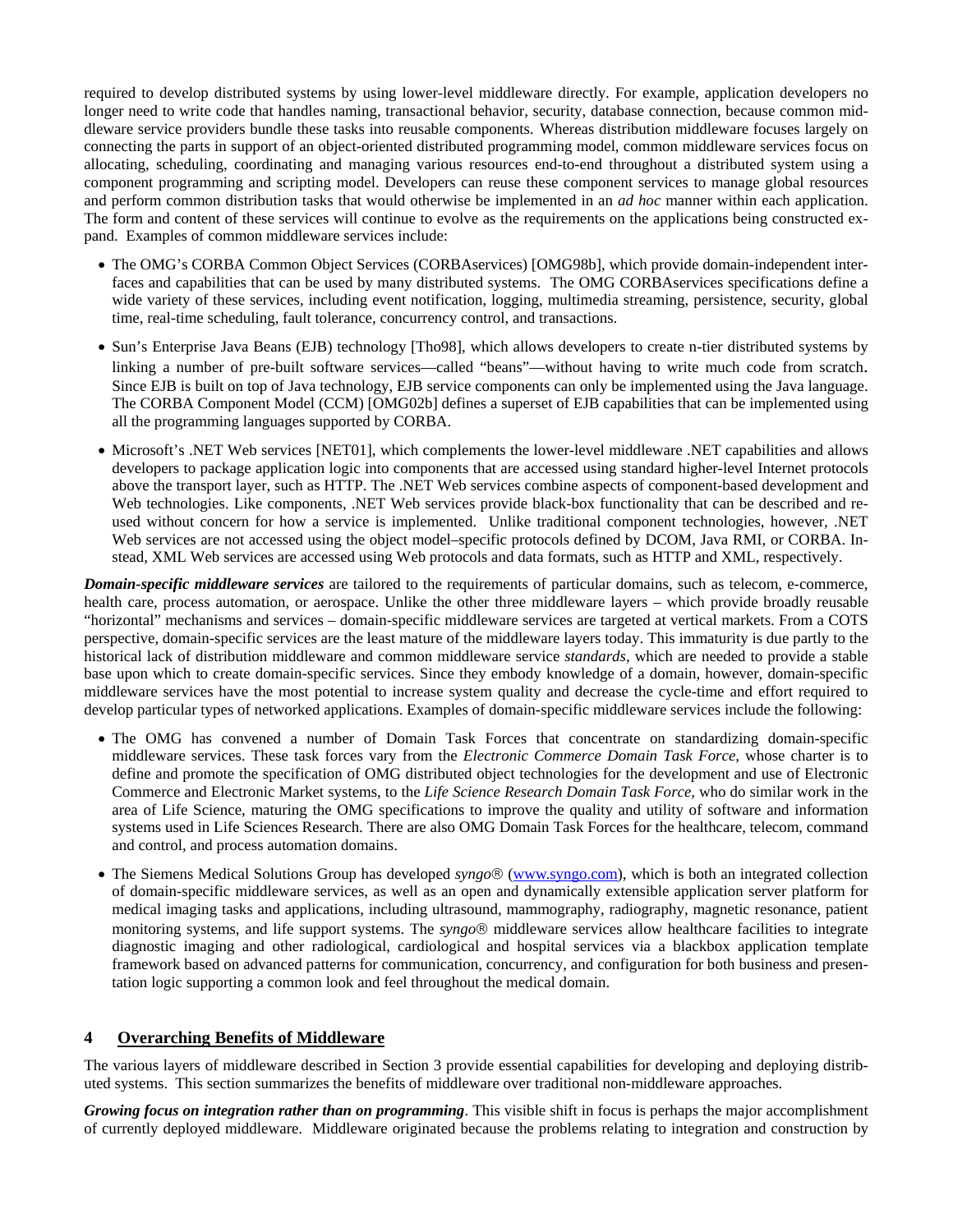composing parts were not being met by *applications*, which at best were customized for a single use, *networks*, which were necessarily concerned with providing the communication layer, or *host operating systems*, which were focused primarily on a single, self-contained unit of resources. In contrast, middleware has a fundamental integration focus, which stems from incorporating the perspectives of both operating systems and programming model concepts into organizing and controlling the composition of separately developed components across host boundaries. Every middleware technology has within it some type of request broker functionality that initiates and manages inter-component interactions.

Distribution middleware, such as CORBA, Java RMI, or SOAP, makes it easy and straightforward to connect separate pieces of software together, largely independent of their location, connectivity mechanism, and technology used to develop them. These capabilities allow middleware to amortize software life-cycle efforts by leveraging previous development expertise and reifying implementations of key patterns into more encompassing reusable frameworks and components. As middleware continues to mature and incorporate additional needed services, next-generation applications will increasingly be assembled by modeling, integrating, and scripting domain-specific and common service components, rather than by being programmed from scratch or requiring significant customization or augmentation to off-the-shelf component implementations.

*Focus on end-to-end support and integration, not just individual components*. There is now widespread recognition that effective development of large-scale distributed systems requires the use of COTS infrastructure and service components. Moreover, the usability of the resulting products depends heavily on the weaving of the properties of the whole as derived from its parts. In its most useful forms, middleware provides the end-to-end perspective extending across elements applicable to the network substrate, the platform operating systems and system services, the programming system in which they are developed, the applications themselves, and the middleware that integrates all these elements together.

*The increased viability of open systems architectures and open-source availability*. By their very nature, distributed systems developed by composing separate components are more open than systems conceived and developed as monolithic entities. The focus on interfaces for integrating and controlling the component parts leads naturally to *standard* interfaces. In turn, this yields the potential for multiple choices for component implementations, and open engineering concepts. Standards organizations such as the OMG, The Open Group, Grid Forum, and the W3C have fostered the cooperative efforts needed to bring together groups of users and vendors to define domain-specific functionality that overlays open integrating architectures, forming a basis for industry-wide use of some software components. Once a common, open structure exists, it becomes feasible for a wide variety of participants to contribute to the off-the-shelf availability of additional parts needed to construct complete systems. Since few companies today can afford significant investments in internally funded R&D, it is increasingly important for the information technology industry to leverage externally funded R&D sources, such as government investment. In this context, standards-based middleware serves as a common platform to help concentrate the results of R&D efforts and ensure smooth transition conduits from research groups into production systems.

For example, research conducted under the DARPA Quorum, PCES, and ARMS programs focused heavily on CORBA open systems middleware. These programs yielded many results that transitioned into standardized service definitions and implementations for CORBA's real-time [OMG02d, Sch98A], fault-tolerant [OMG98a, Cuk98], and components [OMG02b] specifications and productization efforts. In this case, focused government R&D efforts leveraged their results by exporting them into, and combining them with, other on going public and private activities that also used a standards-based open middleware substrate. Prior to the viability of common middleware platforms, these same results would have been buried within a custom or proprietary system, serving only as the existence proof, not as the basis for incorporating into a larger whole.

*Advanced common infrastructure sustaining continuous innovation*. Middleware supporting component integration and reuse is a key technology to help amortize software life-cycle costs by leveraging previous development expertise, *e.g.,* component middleware helps to abstract commonly reused low-level OS concurrency and networking details away into higherlevel, more easily used artifacts. Likewise, middleware also focus efforts to improve software quality and performance by combining aspects of a larger solution together, *e.g.,* component middleware combines fault tolerance for domain-specific elements with real-time QoS properties.

When developers needn't worry as much about low-level details, they are freed to focus on more strategic, larger scope, application-centric specializations concerns. Ultimately, this higher level focus will result in software-intensive distributed system components that apply reusable middleware to get smaller, faster, cheaper, and better at a predictable pace, just as computing and networking hardware do today. And that, in turn, will enable the next-generation of better and cheaper approaches to what are now carefully crafted custom solutions, which are often inflexible and proprietary. The result will be a new technological paradigm where developers can leverage *frequently-used common components*, which come with steady innovation cycles resulting from a multi-user basis, in conjunction with *custom domain-specific components*, which allow appropriate mixing of multi-user low cost and custom development for competitive advantage.

## **5 Key Challenges and Opportunities for Next-generation Middleware**

This section presents some of the challenges and opportunities for next-generation middleware. One such challenge is in supporting new trends towards distributed "systems of systems." which include many interdependent levels, such as network/bus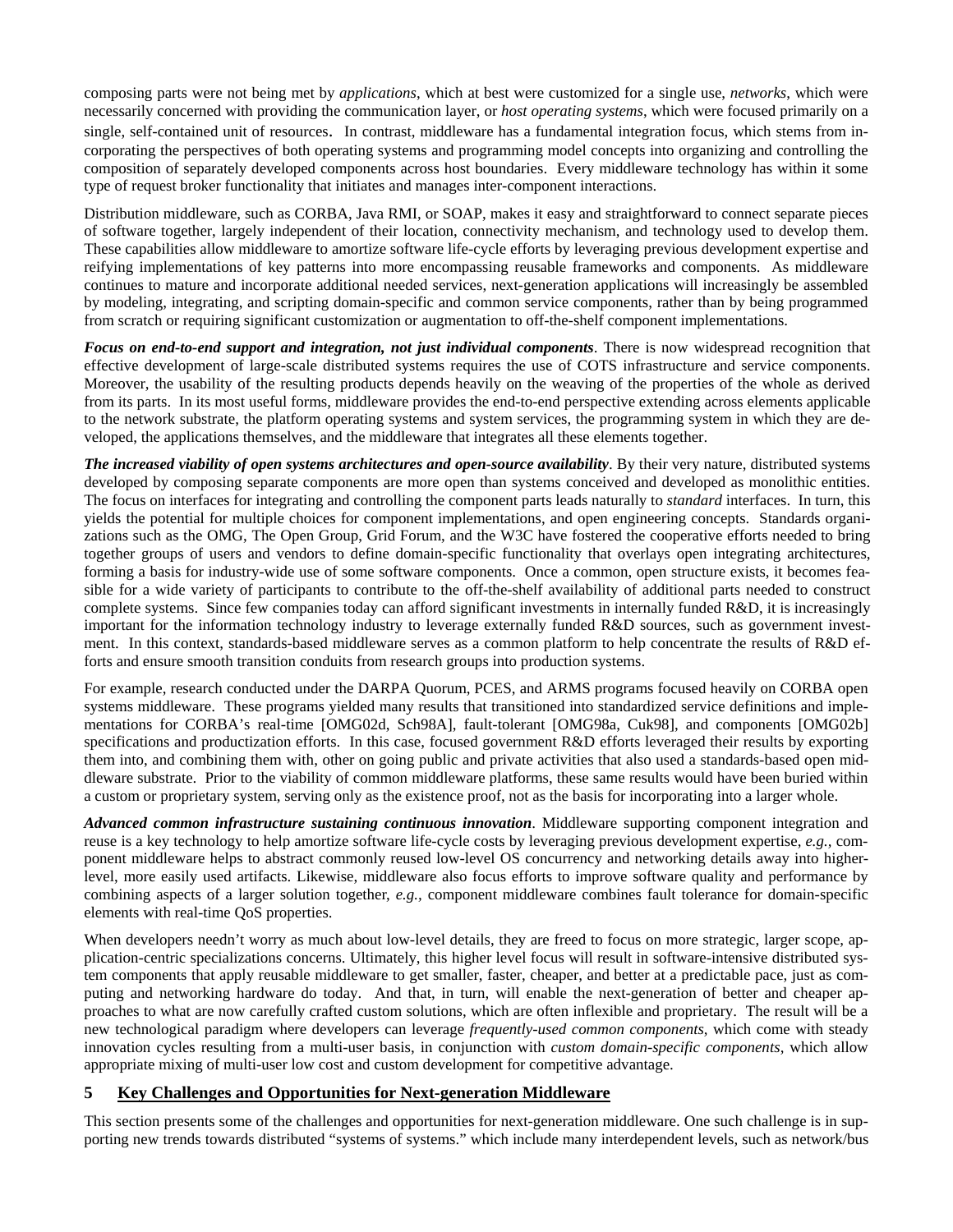interconnects, embedded local and geographically distant remote endsystems, and multiple layers of common and domainspecific middleware. The desirable properties of these systems of systems, both individually and as a whole, include predictability, controllability, and adaptability of operating characteristics with respect to such features as time, quantity of information, accuracy, confidence, and synchronization. All these issues become highly volatile in systems of systems, due to the dynamic interplay of the many interconnected parts. These parts are often constructed in a similar way from smaller parts.

Many COTS middleware platforms have traditionally expected static connectivity, reliable communication channels, and relatively high bandwidth. Significant challenges remain, however, to design, optimize, and apply middleware for more flexible network environments, such as self-organizing peer-to-peer (P2P) networks, mobile settings, and highly resourceconstrained sensor networks. For example, hiding network topologies and other deployment details from networked applications becomes harder (and often undesirable) in wireless sensor networks since applications and middleware often need to adapt according to changes in location, connectivity, bandwidth, and battery power. Concerted R&D efforts are therefore essential to devise new middleware solutions and capabilities that can fulfill the requirements of these emerging network technologies and next-generation applications.

There are significant limitations today with regards to building the types of large-scale complex distributed systems outlined above that have increasingly more stringent requirements and more volatile environments. We are also discovering that more things need to be integrated over conditions that more closely resemble a dynamically changing Internet, than they do a stable backplane. One problem is that the playing field is changing constantly, in terms of both resources and expectations. We no longer have the luxury of being able to design systems to perform highly specific functions and then expect them to have life cycles of 20 years with minimal change. In fact, we more routinely expect systems to behave differently under different conditions, and complain when they just as routinely do not. These changes have raised a number of issues, such as end-to-end oriented adaptive QoS, and construction of systems by composing off-the-shelf parts, many of which have promising solutions involving significant new middleware-based capabilities and services.

 To address the many competing design forces and runtime QoS demands, a comprehensive methodology and environment is required to dependably compose large, complex, interoperable distributed systems from reusable components. Moreover, the components themselves must be sensitive to the environments in which they are packaged. Ultimately, what is desired is to take components that are built independently by different organizations at different times and assemble them to create a complete system. In the longer run, this complete system becomes a component embedded in still larger systems of systems. Given the complexity of this undertaking, various tools and techniques are needed to configure and reconfigure these systems so they can adapt to a wider variety of situations.

An essential part of what is needed to build the type of systems outlined above is the integration and extension of ideas that have been found traditionally in network management, data management, distributed operating systems, and object-oriented programming languages. But the goal for next-generation middleware is not simply to build a better network or better security in isolation, but rather to pull these capabilities together and deliver them to applications in ways that enable them to realize this model of adaptive behavior with tradeoffs between the various QoS attributes. The payoff will be reusable middleware that significantly simplifies the building of applications for systems of systems environments. The remainder of this section describes points of emphasis that are embedded within that challenge to achieve the desired payoff:

*Reducing the cost and increasing the interoperability of using heterogeneous environments*. Today, it is still the case that it costs quite a bit more in complexity and effort to operate in a truly heterogeneous environment, although nowhere near what it used to cost. Although it is now relatively easy to pull together distributed systems in heterogeneous environments, there remain substantial recurring downstream costs, particularly for complex and long-lived distributed systems of systems. While homogeneous environments are simpler to develop and operate, they often do not reflect the long run market reality, and tend to leave open more avenues for catastrophic failure. We must therefore remove the remaining impediments associated with integrating and interoperating among systems composed from heterogeneous components. Much progress has been made in this area, although at the host infrastructure middleware level more needs to be done to shield developers and endusers from the accidental complexities of heterogeneous platforms and environments. In addition, interoperability concerns have largely focused on data interoperability and invocation interoperability. Little work has focused on mechanisms for controlling the overall behavior of integrated systems, which is needed to provide "control interoperability." There are requirements for interoperable distributed control capabilities, perhaps initially as increased flexibility in externally controlling individual resources, after which approaches can be developed to aggregate these into acceptable global behavior.

*Dynamic and adaptive QoS management*. It is important to avoid "all or nothing" point solutions. Systems today often work well as long as they receive all the resources for which they were designed in a timely fashion, but fail completely under the slightest anomaly. There is little flexibility in their behavior, *i.e.,* most of the adaptation is pushed to end-users or administrators. Instead of hard failure or indefinite waiting, what is required is either *reconfiguration* to reacquire the needed resources automatically or *graceful degradation* if they are not available. Reconfiguration and operating under less than optimal conditions both have two points of focus: individual and aggregate behavior. To manage the increasingly stringent QoS demands of next-generation applications operating under changing conditions, middleware is becoming more adaptive and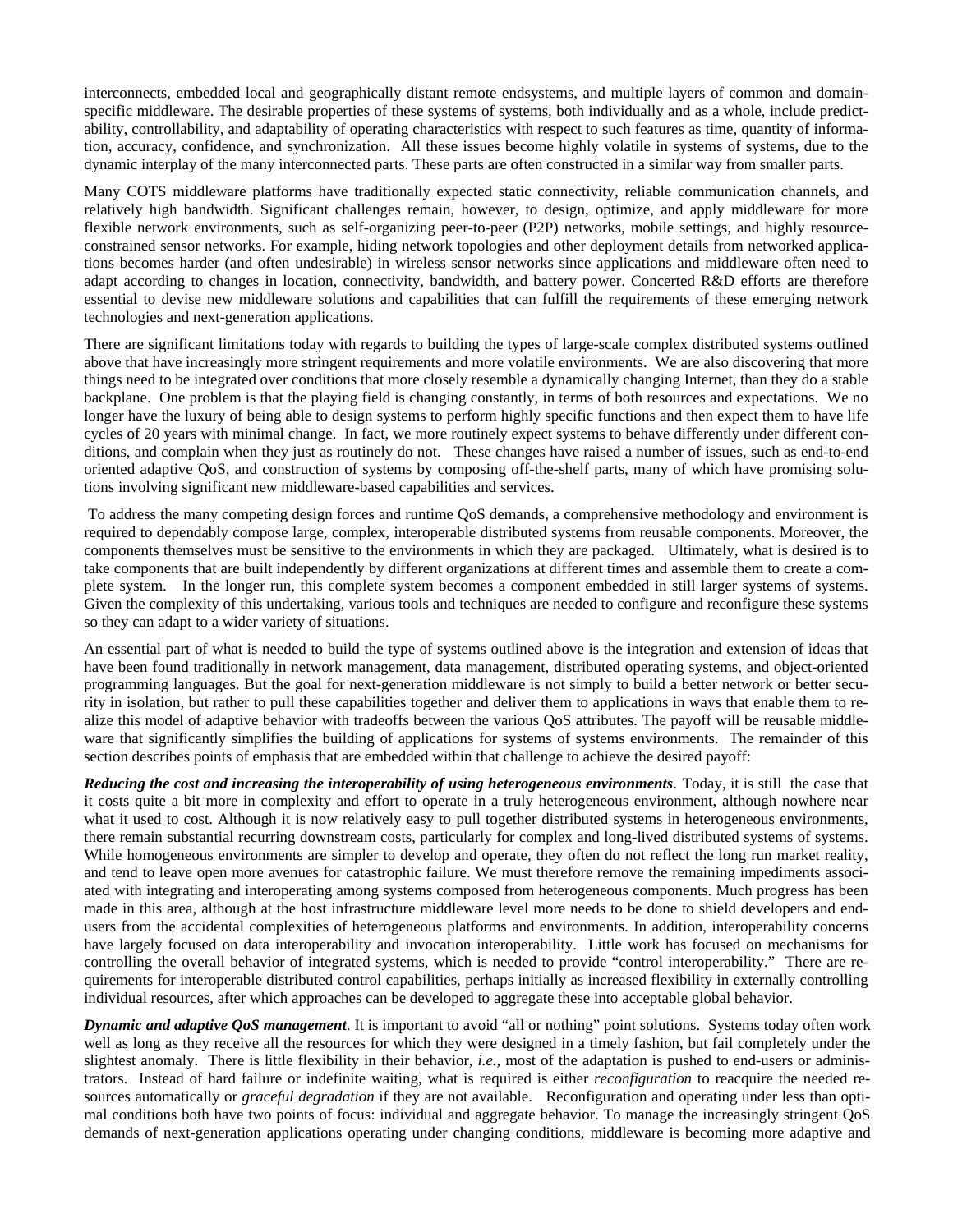reflective. *Adaptive middleware* [Loy01] is software whose functional and QoS-related properties can be modified either (1) *statically*, *e.g.,* to reduce footprint, leverage capabilities that exist in specific platforms, enable functional subsetting, and minimize hardware/software infrastructure dependencies or (2) *dynamically*, *e.g.,* to optimize system responses to changing environments or requirements, such as changing component interconnections, power levels, CPU/network bandwidth, latency/jitter; and dependability needs.

In mission-critical distributed systems, adaptive middleware must make such modifications dependably, *i.e.,* while meeting stringent end-to-end QoS requirements. Reflective middleware [Bla99] techniques make the internal organization of systems–as well as the mechanisms used in their construction–both visible and manipulable for middleware and application programs to inspect and modify at runtime. Thus, reflective middleware supports more advanced adaptive behavior and more dynamic strategies keyed to current circumstances, *i.e.,* necessary adaptations can be performed autonomously based on conditions within the system, in the system's environment, or in system QoS policies defined by end-users.

*Advanced system engineering tools*. Advanced middleware by itself will not deliver the capabilities envisioned for nextgeneration distributed systems. We must also advance the state of the system engineering tools that come with these advanced environments used to build and evaluate large-scale mission-critical distributed systems. This area of research specifically addresses the immediate need for system engineering tools to augment advanced middleware solutions. A sample of such tools might include:

- *Design time tools*, to assist system developers in understanding their designs, in an effort to avoid costly changes after systems are already in place (this is partially obviated by the late binding for some QoS decisions referenced earlier).
- *Interactive tuning tools*, to overcome the challenges associated with the need for individual pieces of the system to work together in a seamless manner
- *Composability tools*, to analyze resulting QoS from combining two or more individual components
- *Modeling tools for developing system models* as adjunct means (both online and offline) to monitor and understand resource management, in order to reduce the costs associated with trial and error
- *Debugging tools*, to address inevitable problems that arise at run-time.

*Reliability, trust, validation, and assurance*. The dynamically changing behaviors we envision for next-generation middleware-mediated systems of systems are quite different from what we currently build, use, and have gained some degrees of confidence in. Considerable effort must therefore be focused on validating the correct functioning of the adaptive behavior, and on understanding the properties of large-scale systems that try to change their behavior according to their own assessment of current conditions, before they can be deployed. But even before that, longstanding issues of adequate reliability and trust factored into our methodologies and designs using off-the-shelf components have not reached full maturity and common usage, and must therefore continue to improve. The current strategies organized around anticipation of long life cycles with minimal change and exhaustive test case analysis are clearly inadequate for next-generation dynamic distributed systems of systems with stringent QoS requirements.

#### **6 Taking Stock of Technical Progress on Middleware for Distributed Systems**

The increased maturation of, and reliance on, middleware for distributed systems stems from two fundamental trends that influence the way we conceive and construct new computing and information systems. The first is that information technology of all forms is becoming highly commoditized *i.e.,* hardware and software artifacts are getting faster, cheaper, and better at a relatively predictable rate. The second is the growing acceptance of a network-centric paradigm, where distributed systems with a range of QoS needs are constructed by integrating separate components connected by various forms of reusable communication services. The nature of the interconnection ranges from the very small and tightly coupled, such as embedded avionics mission computing systems, to the very large and loosely coupled, such as global telecommunications systems.

The interplay of these two trends has yielded new software architectural concepts and services embodied by middleware. The success of middleware has added new layers of infrastructure software to the familiar operating system, programming language, networking, and database offerings of the previous generation. These layers are interposed between applications and commonly available hardware and software infrastructure to make it feasible, easier, and more cost effective to develop and evolve systems via reusable software. The past decade has yielded significant progress in middleware, which has stemmed in large part from the following:

• *Years of iteration, refinement, and successful use* – The use of middleware is not new [Sch98, Ber96]. Middleware concepts emerged alongside experimentation with the early Internet (and even its predecessor the ARPAnet), and Middleware systems have been continuously operational since the mid 1980's. Over that period of time, the ideas, designs, and (most importantly) the software that incarnates those ideas have had a chance to be tried and refined (for those that worked), and discarded or redirected (for those that didn't). This iterative technology development process takes a good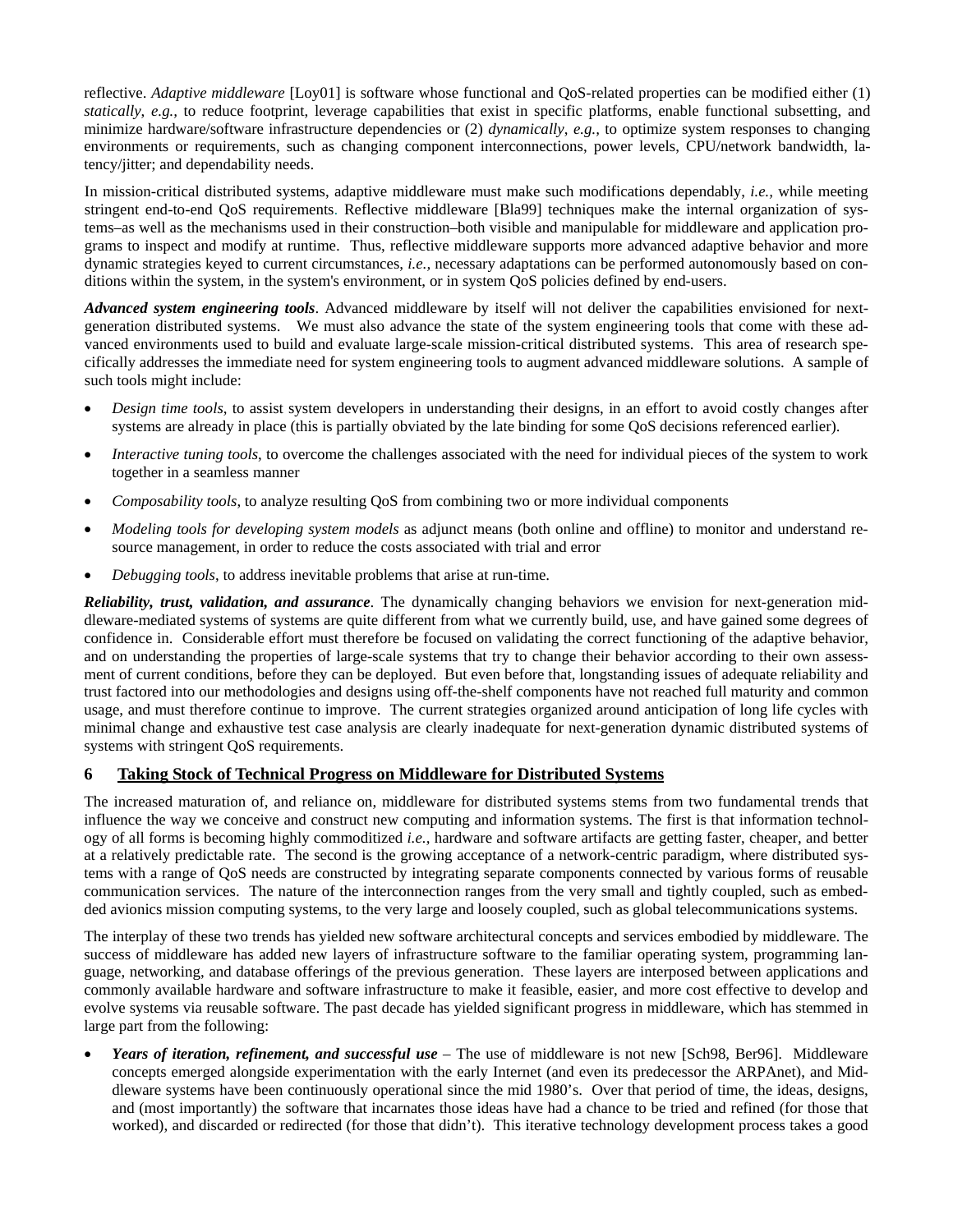deal of time to get right and be accepted by user communities, and a good deal of patience to stay the course. When this process is successful, it often results in *standards* that codify the boundaries, and *patterns and frameworks* that reify the knowledge of how to apply these technologies, as described in the following bullets.

- *The maturation of open standards and open source* Over the past decade, middleware standards have been established and have matured considerably, particularly with respect to mission-critical distributed systems that possess stringent QoS requirements. For instance, the OMG has adopted the following specifications in recent years: *(a) Minimum CORBA* [OMG02c], which removes non-essential features from the full OMG CORBA specification to reduce footprint so that CORBA can be used in memory-constrained embedded systems; *(b) Real-time CORBA* [OMG02d], which includes features that enable applications to reserve and manage network, CPU, and memory resources more predictably end-to-end; *(c) CORBA Messaging* [OMG98c], which exports additional QoS policies, such as timeouts, request priorities, and queuing disciplines, to applications; and *(d) Fault-tolerant CORBA* [OMG98a], which uses entity redundancy of objects to support replication, fault detection, and failure recovery. Robust implementations of these CORBA capabilities and services are now available from multiple suppliers, many of whom have adopted open-source business models. Moreover, the scope of open systems is extending to an even wider range of applications with the advent of emerging standards, such as the Real-Time Specification for Java [Bol00], and the Distributed Real-Time Specification for Java [Jen00].
- *The dissemination of patterns and frameworks* Also during the past decade, a substantial amount of R&D effort has focused on developing *patterns* and *frameworks* as a means to promote the transition and reuse of successful middleware technology. Patterns capture successful solutions to commonly occurring software problems that arise in a particular context [Gam95, Sch00]. Patterns can simplify the design, construction, and performance tuning of middleware and applications by codifying the accumulated expertise of developers who have confronted similar problems before. Patterns also raise the level of discourse in describing software design and programming activities. Frameworks are concrete realizations of groups of related patterns [John97]. Well-designed frameworks reify patterns in terms of functionality provided by the middleware itself, as well as functionality provided by an application. A framework also integrates various approaches to problems where there are no *a priori*, context-independent, optimal solutions. Middleware frameworks [Sch03] can include strategized selection and optimization patterns so that multiple independently developed capabilities can be integrated and configured automatically to meet the functional and QoS requirements of particular applications.

In the brief space of this article, we can only summarize and lend perspective to the many activities, past and present, that contribute to making middleware technology an area of exciting current development, along with considerable opportunity and unsolved challenging R&D problems. We have provided references to other sources to obtain additional information about ongoing activities in this area. We have also provided a more detailed discussion and organization for a collection of activities that we believe represent the most promising future directions for middleware. The ultimate goals of these activities are to:

- 1. Reliably and repeatably construct and compose distributed systems that can meet and adapt to more diverse, changing requirements/environments and
- 2. Enable the affordable construction and composition of the large numbers of these systems that society will demand, each precisely tailored to specific domains.

To accomplish these goals, we must overcome not only the technical challenges, but also the educational and transitional challenges, and eventually master and simplify the immense complexity associated with these environments, as we integrate an ever-growing number of hardware and software components together via advanced middleware.

#### **References**

[Ber96] Bernstein P., "Middleware, A Model for Distributed System Service," *CACM*, 39:2, February 1996.

[Bla99] Blair G.S., Costa F., Coulson G., Duran H., et al, "The Design of a Resource-Aware Reflective Middleware Architecture", *Proceedings of the 2nd International Conference on Meta-Level Architectures and Reflection*, St.-Malo, France, Springer-Verlag, LNCS, Vol. 1616, 1999.

[Bol00] Bollella G. and Gosling J. "The Real-Time Specification for Java," *Computer*, June 2000.

[Box97] Box D., *Essential COM*, Addison-Wesley, Reading, MA, 1997.

[Cuk98] Cukier M., Ren J., Sabnis C., Henke D., Pistole J., Sanders W., Bakken B., Berman M., Karr D. Schantz R., "AQuA: An Adaptive Architecture that Provides Dependable Distributed Objects ", *Proceedings of the 17th IEEE Symposium on Reliable Distributed Systems*, pages 245-253, October 1998.

[FK99] Foster, I. and Kesselman, K., "The Grid: Blueprint for a Future Computing Infrastructure," Morgan Kaufmann, 1999.